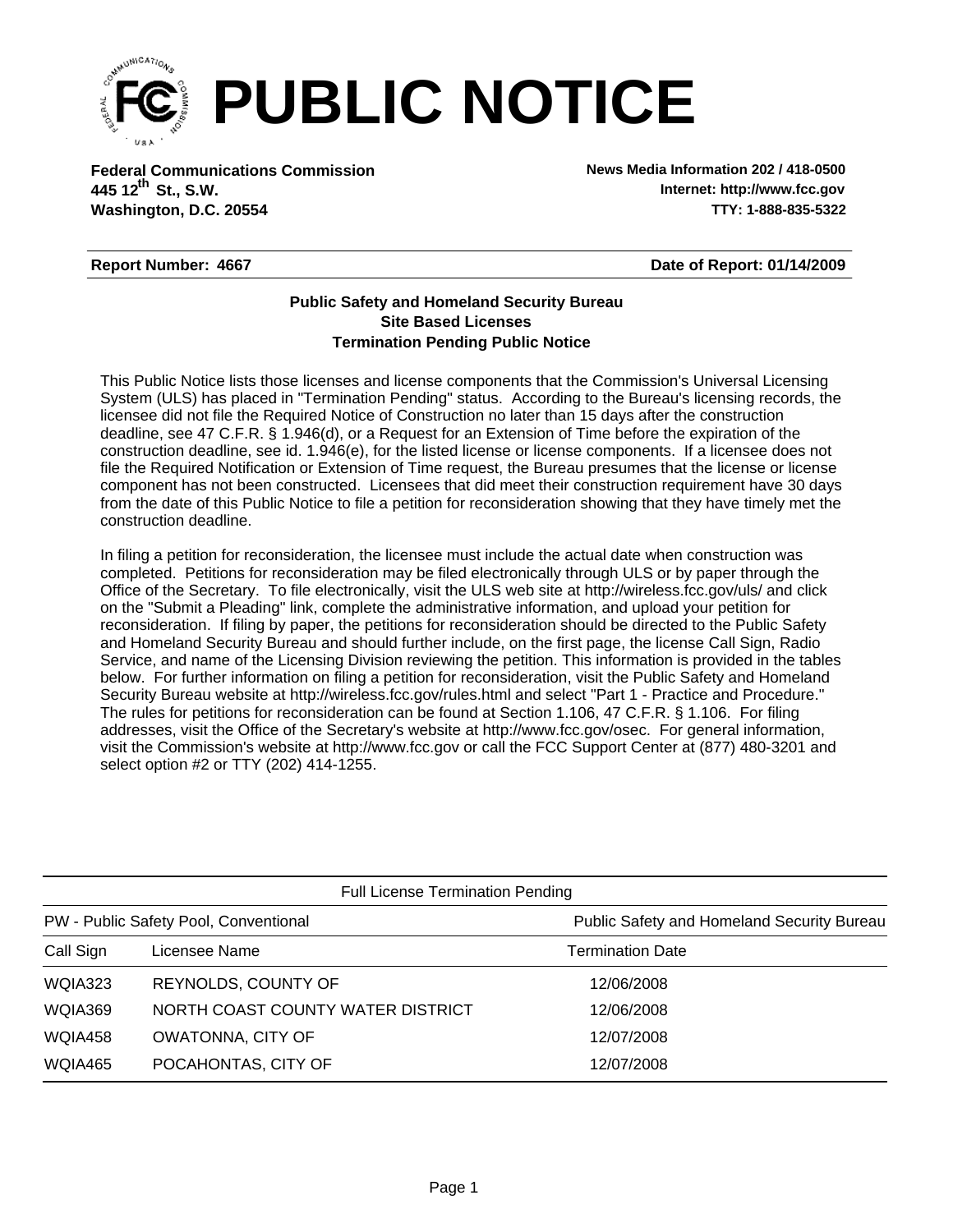| <b>Location Termination Pending</b> |               |          |           |                             |      |
|-------------------------------------|---------------|----------|-----------|-----------------------------|------|
|                                     |               |          |           |                             |      |
| Call Sign                           | Licensee Name | City     | State     | <b>Location Termination</b> |      |
|                                     |               | Latitude | Longitude | #                           | Date |
|                                     |               |          |           |                             |      |

| <b>Frequency Termination Pending</b> |                                        |                  |                                            |                |           |                     |
|--------------------------------------|----------------------------------------|------------------|--------------------------------------------|----------------|-----------|---------------------|
|                                      | PW - Public Safety Pool, Conventional  |                  | Public Safety and Homeland Security Bureau |                |           |                     |
| Call Sign<br>Stn Class               | Licensee Name<br>Lower/Upper Frequency | City<br>Latitude | State<br>Longitude                         | Loc.<br>Path # | Ant.<br># | Termination<br>Date |
| <b>KIU642</b>                        | <b>STARK COUNTY SHERIFF</b>            |                  | <b>ND</b>                                  | 4              | 1         | 12/07/2008          |
| MO <sub>3</sub>                      | 155.13000000                           |                  | --                                         |                |           |                     |
| <b>WNSG472</b>                       | CLOVIS, CITY OF                        | <b>CLOVIS</b>    | ΝM                                         | 3              | 1         | 12/06/2008          |
| FB <sub>2</sub>                      | 154.34000000                           | 34-23-23.6 N     | 103-10-39.0 W                              |                |           |                     |
| <b>WNSG472</b>                       | CLOVIS, CITY OF                        |                  |                                            | 4              | 1         | 12/06/2008          |
| <b>MO</b>                            | 154.34000000                           |                  |                                            |                |           |                     |
| <b>WNSG472</b>                       | CLOVIS, CITY OF                        |                  |                                            | 4              | 1         | 12/06/2008          |
| MO                                   | 155.64000000                           |                  | --                                         |                |           |                     |

YE - PubSafty/SpecEmer/PubSaftyNtlPlan,806-817/851-862MHz,Trunke Public Safety and Homeland Security Bureau

| Call Sign<br>Stn Class | Licensee Name<br>Lower/Upper Frequency | City<br>Latitude          | <b>State</b><br>Longitude | Path# | # | Loc./ Ant. Termination<br>Date |
|------------------------|----------------------------------------|---------------------------|---------------------------|-------|---|--------------------------------|
| WPKH277                | HENNEPIN, COUNTY OF                    | <b>BLOOMINGTO MN</b>      |                           | 5     | 1 | 12/06/2008                     |
| FB <sub>2</sub> C      | 851.78750000                           | 44-51-29.9 N 93-16-48.8 W |                           |       |   |                                |
| WPKH277                | HENNEPIN, COUNTY OF                    | <b>BLOOMINGTO MN</b>      |                           | 5     | 1 | 12/06/2008                     |
| FB <sub>2</sub> C      | 852.11250000                           | 44-51-29.9 N 93-16-48.8 W |                           |       |   |                                |
| WPKH <sub>277</sub>    | HENNEPIN, COUNTY OF                    | <b>BLOOMINGTO MN</b>      |                           | 5     | 1 | 12/06/2008                     |
| FB <sub>2</sub> C      | 852.16250000                           | 44-51-29.9 N 93-16-48.8 W |                           |       |   |                                |
| WPKH <sub>277</sub>    | HENNEPIN, COUNTY OF                    | <b>BLOOMINGTO MN</b>      |                           | 5     | 1 | 12/06/2008                     |
| FB <sub>2</sub> C      | 852.28750000                           | 44-51-29.9 N 93-16-48.8 W |                           |       |   |                                |
| WPKH <sub>277</sub>    | HENNEPIN, COUNTY OF                    | <b>BLOOMINGTO MN</b>      |                           | 5     | 1 | 12/06/2008                     |
| FB <sub>2</sub> C      | 852.36250000                           | 44-51-29.9 N 93-16-48.8 W |                           |       |   |                                |
| WPKH277                | HENNEPIN, COUNTY OF                    | <b>BLOOMINGTO MN</b>      |                           | 5     | 1 | 12/06/2008                     |
| FB <sub>2</sub> C      | 852.47500000                           | 44-51-29.9 N 93-16-48.8 W |                           |       |   |                                |
| WPKH <sub>277</sub>    | HENNEPIN, COUNTY OF                    | <b>BLOOMINGTO MN</b>      |                           | 5     | 1 | 12/06/2008                     |
| FB <sub>2</sub> C      | 852.53750000                           | 44-51-29.9 N 93-16-48.8 W |                           |       |   |                                |
| WPKH <sub>277</sub>    | HENNEPIN, COUNTY OF                    | <b>BLOOMINGTO MN</b>      |                           | 5     | 1 | 12/06/2008                     |
| FB <sub>2</sub> C      | 852.73750000                           | 44-51-29.9 N 93-16-48.8 W |                           |       |   |                                |
| WPKH277                | HENNEPIN, COUNTY OF                    | <b>BLOOMINGTO MN</b>      |                           | 5     | 1 | 12/06/2008                     |
| FB <sub>2</sub> C      | 852.83750000                           | 44-51-29.9 N              | 93-16-48.8 W              |       |   |                                |